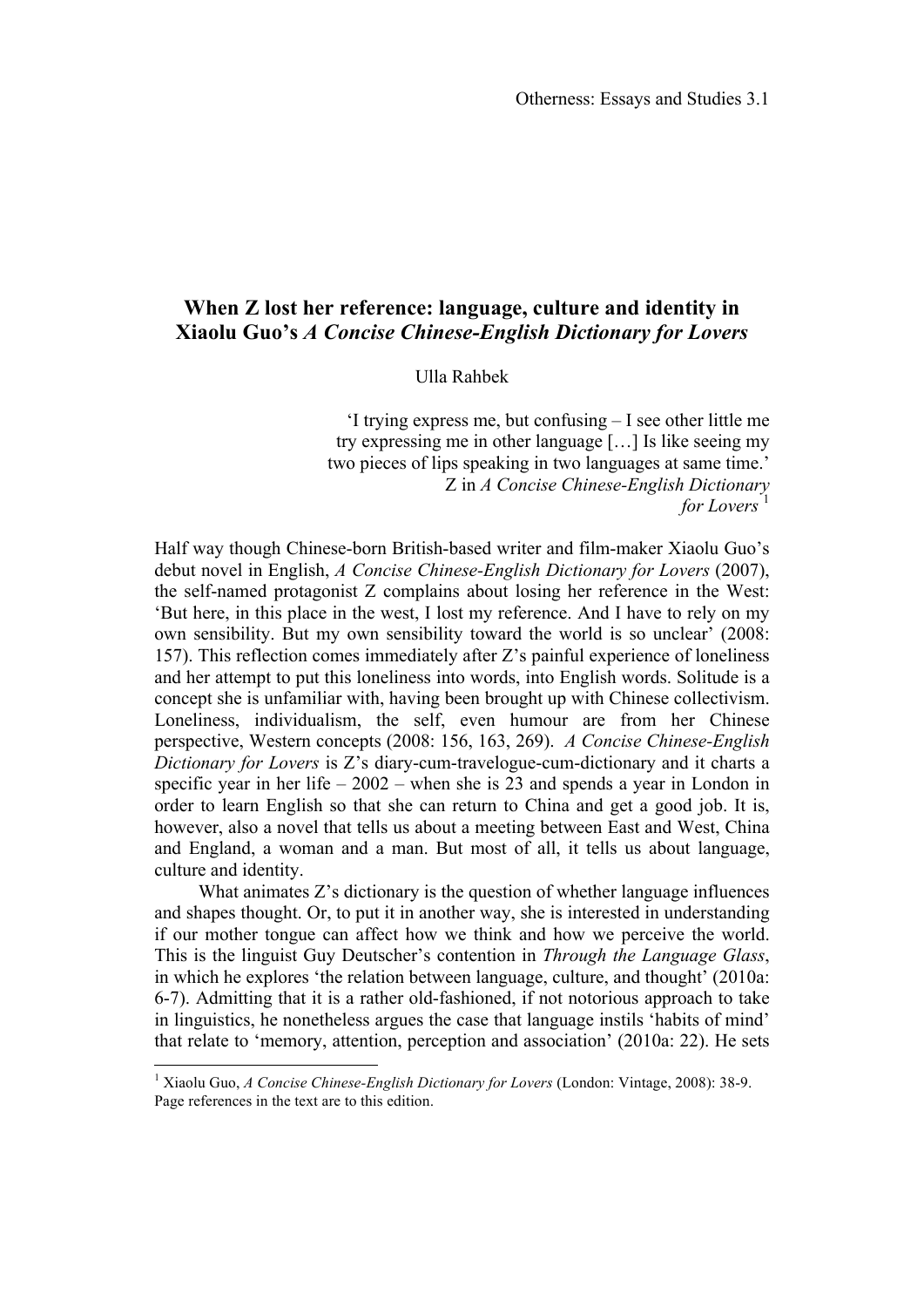out to prove this contention through three concrete examples: colour concepts, spatial co-ordinates and grammatical gender. Like Z, his preoccupation is with 'the power of cultural conventions' (2010a: 68). And the best way to understand 'culture's role in shaping the concepts of language' is to think about language as offering a 'framework of freedom within constraints' (2010a: 95). We need to move away from the notion that language is a prison house that limits what can be said and thought and embrace what he calls the Boas-Jakobson principle, expressed in a pithy maxim by Roman Jakobson thus: 'Languages differ essentially in what they *must* convey and not in what they *may* convey' (Jakobson quoted in Deutscher 2010a: 151). So languages differ primarily in what information a specific language obliges the speaker to express.<sup>2</sup> The next step Deutscher takes is to suggest that: 'When a language forces its speakers to pay attention to certain aspects of the world each time they open their mouths […] such habits of speech can eventually settle into habits of mind with consequences for memory, or perception, or associations […]' (2010a: 152). A mother tongue is by definition a language you are exposed to and immersed in from birth, so speech habits, as Deutscher puts it, are 'imprinted from an early age' (2010a: 192). That is why much of what we may think of as natural in fact largely depends on the cultural and linguistic conventions we have been exposed to (2010a: 232).

We can take these insights even one step further, inspired by Deutscher's question of whether 'speakers of different languages might perceive the *same reality* in different ways, just because of their mother tongues' (2010a: 218) and suggest that in a trans-cultural and trans-linguistic moment, such as the year covered in Z's diary, such habits are brought to the forefront of perception and understanding, and in the process made strange or defamilarised, for all parties involved in the encounter. The novel describes how habits of mind are profoundly affected in a trans-cultural meeting. In this article I argue that the novel is fashioned around Z's obsession with English habits of speech and habits of thought, and coming from a very different culture with different speech habits she questions how such habits are formed in the first place and then explores the effect that they have on culture and thought. Through  $Z$ 's thoughts and her dialogues with her unnamed lover, the novel explores how much of what we think of as natural is in fact the result of nurture, and further, how language shapes much of this thought. But it also shows that even though our mother tongue influences the way we think, it does not mean that our mother tongue limits our 'intellectual horizons' or 'constrains our ability to understand concepts or distinctions used in other languages,' to invoke Deutscher again (2010a: 324). This is an attempt at forming a distance to the Sapir-Worf hypothesis that would

 $\frac{1}{2}$  This is not unlike Bill Ashcroft's suggestions in *Caliban's Voice* that a language, for example English, '*can* be an ontological prison it *need* not be' and, further, that: 'The language we speak is very often crucial in establishing who we are. But it need not define the limits to what we can be' (2009: 3 and 97).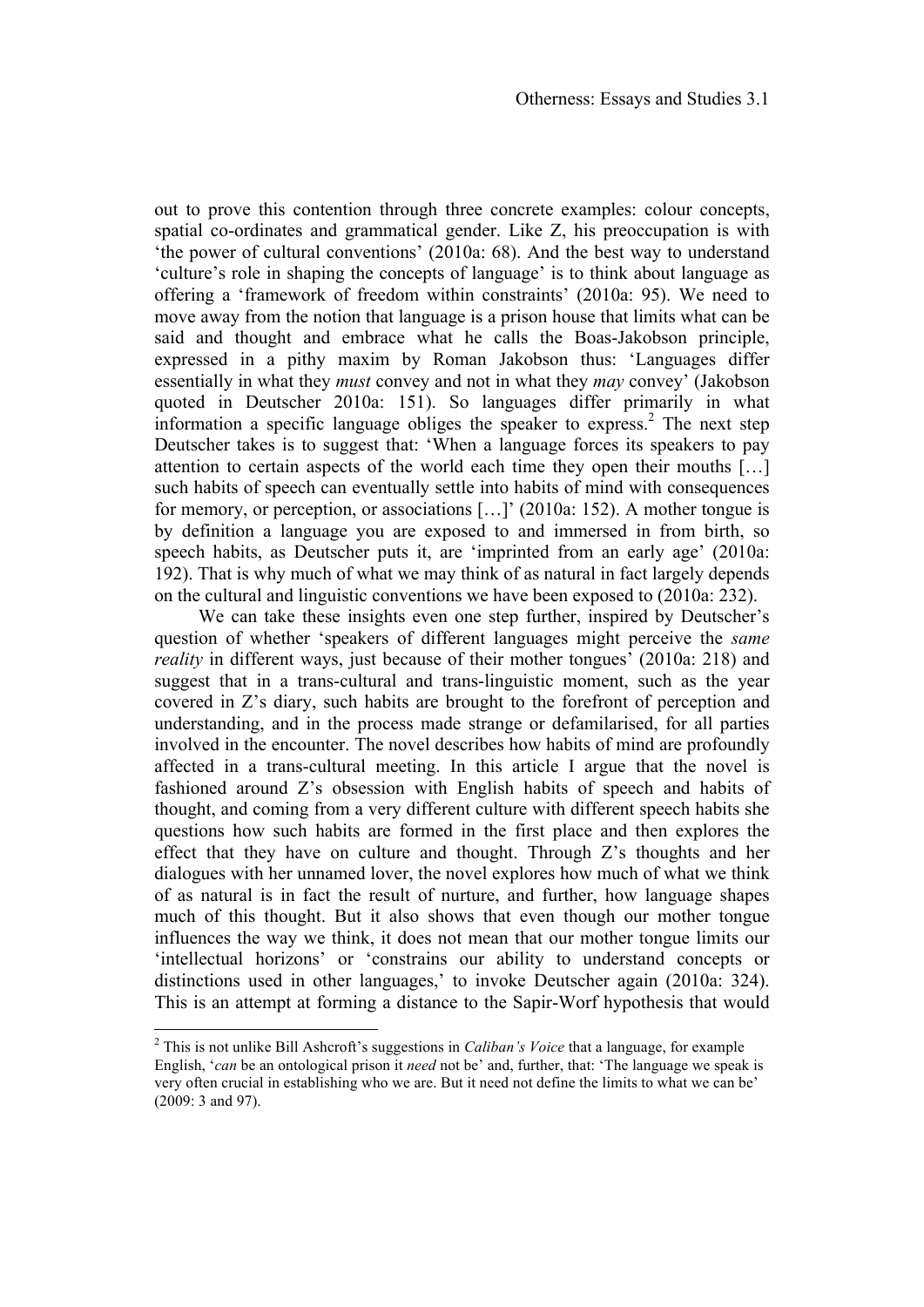have us believe that 'our mother tongue restricts what we are able to think' (2010b). Although the Sapir-Worf hypothesis – that language determines how humans think and perceive the structure of the world and that that structure differs from one language to another – has been out of favour for a long time, it may be useful to rethink it. The Sapir-Whorf hypothesis is also known as the principle of linguistic relativity, as Deutscher reminds us, and that implicit in this hypothesis is an assumption that 'languages limit their speaker's ability to express or understand concepts' (2010a: 150). It is this idea that language limits what you can think that is the problem, not that language affects how you think. At the very beginning of *Dictionary*, Z expresses in her limited English her thoughts on the difference between English and Chinese:

Chinese, we not having grammar. We saying things simple way. No verb-changeusage, no tense differences, no gender changes. We boss of our language. But English language is boss of English user. (2008: 24)

Z, however, will soon learn that this is not correct, and that as she learns more English, she also learns to boss the language around. She learns that one specific language does not, as Deutscher argues, limit understanding of other cultures, even though it affects how you think. Cognitive psychologists who are interested in cross-linguistic differences in cognition, such as Lera Boroditsky, whom Deutscher also cites, are coming up with empirical evidence to support the general ideas behind the Sapir-Whorf hypothesis. Their findings suggest that language profoundly 'shapes even the most fundamental dimensions of human experience: space, time, causality and relationships to others' (2011: 44). Borodistsky even suggests that, 'changing how people talk changes how people think' (2011: 45). In many ways, Xiaolou Guo has taken this suggestion up for consideration in her novel. She has Z ask questions about whether language shapes thought through thinking about the effect of grammar:

So time and space always bigger than little human in our country. Is not like order in English sentence, 'I' […] in front of everything, supposing be most important thing to whole sentence […] Person as dominate subject, is main thing in an English sentence. Does it mean West culture respecting individuals more? (2008: 26-7)

In *Dictionary*, the central contention that Z battles with is linked to time, timing and the temporal. The novel charts twelve months in the life of the protagonist and is divided into the months of the year. It begins with a short section called 'Before', before a prologue and ends with an epilogue that comes after the subheading 'Afterwards'. So throughout there is an emphasis on time passing as well as on the temporal. Indeed the novel can also be read as a *Bildungsroman*, since it pivots on the formative year in which Z becomes an adult (2008: 353). It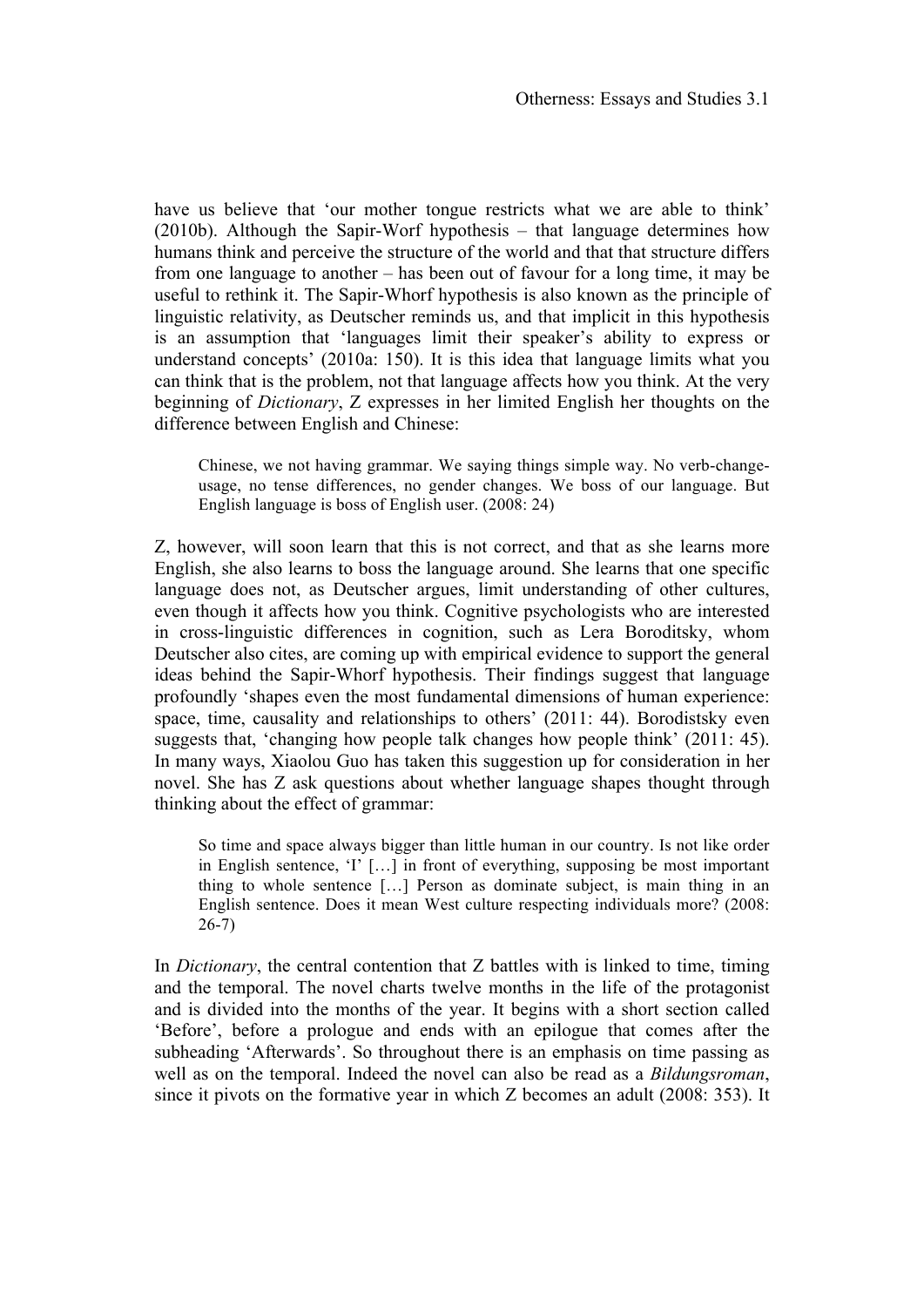is the temporal aspect and the difference between talking about and thinking about time that causes the most conflict between Z and her lover, in the novel simply referred to as 'him'. One of the text's central discussions on the slippery notion of *time* is linked to the equally complex experience of *love*:

'Live in the moment,' I repeat. Why do I have to? 'Live *in* the moment or live *for* the moment. Maybe you only live *for* the moment. That is so hippy. I can't do that as a humble foreigner,' I fight back […] 'Love', this English word: like other English words it has tense. 'Loved' or 'will love' or 'have loved'. All these specific tenses mean Love is time-limited thing. Not infinite. It only exist in particular period of time. In Chinese, Love is (ai). It has no tense. No past and future. Love in Chinese means a being, a situation, a circumstance. Love is existence, holding past and future. If our love existed in Chinese tense, then it will last forever. It will be infinite. (2008: 301)

Z pinpoints one of the central habits of thought that linguistic conventions dictate in this particular novel – that because Chinese does not have linguistic tense in the same way that English does, the Chinese notion of love is infinitive, whereas the English perception of love is affected by time. This is not necessarily true, of course. What we also notice is that even though Z's mother tongue does not force her to convey tense in the same way that English does, it does not mean that Z does not understand the ways in which love can be affected by time passing. What she is in effect doing in such moments in the text is exploring acts of cultural translation.

Indeed, another way of looking at the novel is that in its entirety it is an act of cultural translation. When Z loses her reference, she feels that she is losing herself. Twice in the novel she reaches a crisis point, and has to resort to Chinese characters, which are then on the next page translated by the editor into English for the reader. In the first crisis she expresses how it feels to lose yourself as you gain another language:

I am sick of speaking English like this. I feel as if I am being tied up, as if I am living in a prison. I am scared that I have become a person who is always very aware of talking, speaking, and I have become a person without confidence, because I can't be me. I have become so small, so tiny, while the English culture surrounding me becomes enormous. (2008: 180)

The second crisis has to do with the conflict – as she sees it – between love and freedom (2008: 196). There are many interesting observations here on language, culture and identity. But we also need to think about how the reader too reaches a crisis point at such stages in the text. Who is the editor, and why is this editor suddenly involved in Z's dictionary-diary? We have to juggle at least two reader responses: one that is linked to the feeling that we are reading a diary-in-progress,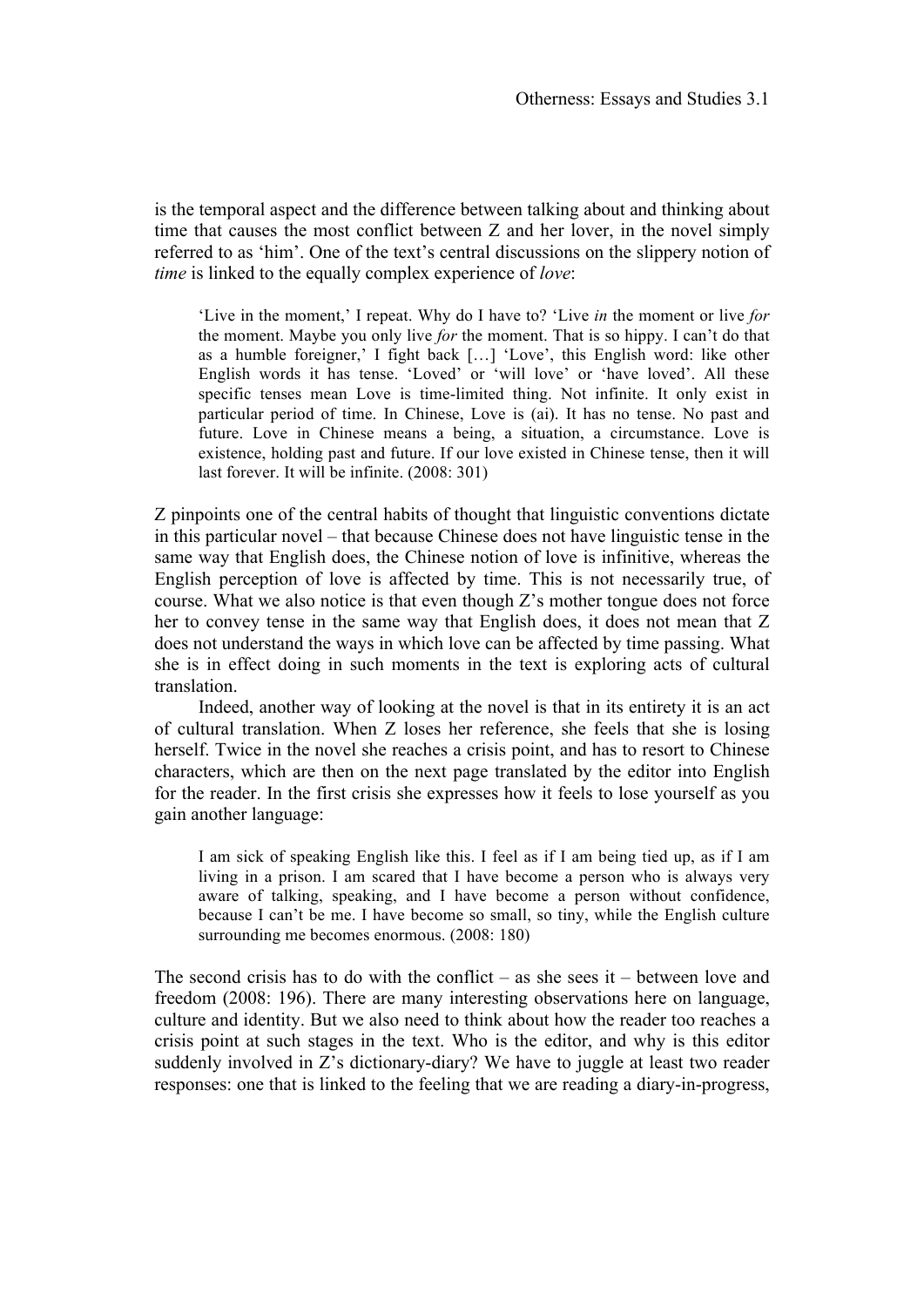noticing how Z's language is improving as time passes and how she becomes better at putting her thoughts into words. This response then needs to be readjusted after the first crisis point, when we suddenly realise that we are in fact reading a novel that has been through the hands of an editor-translator and that Z's language may have been, probably has been, edited in the process. We also notice that at this critical juncture in the novel, Z indeed feels that language imprisons her, not her mother tongue, but English. And that for her, language and culture are in cahoots, constraining her development and her sense of personal identity, the humble foreigner from Communist China with her ridiculous and amusing Pidgin English. It makes her feel belittled, because she is constantly so self-consciously aware of the fact of speaking. She feels small. This, however, is contrary to how the reader and her lover perceive her. Throughout the novel, as she gains mastery of the English language, she grows in confidence and stature, while her lover shrinks. Z knows this: 'I talk and talk, more and more. I steal your words. I steal all your beautiful words. I speak your language' (2008: 293). So there is a sense in which Z is both aware of, and in denial of, how linguistic power is subtly shifting in the house in Hackney where she is living with her lover, where East and West meet and two languages and cultures are forced to interact.

It makes sense here to include a few illuminating comments Xiaolu Guo herself has made in interviews with Western media. She has explained that *Dictionary* is her first novel in English, written in a language she only started learning three years before writing it, and based on diaries she kept when she first moved to London in 2002. In the Danish newspaper *Politiken* (30 May 2009) she makes the same comment that  $Z$  makes – she steals the English language in order to make it a useful tool for her own purposes. Why? Xiaolu Guo elaborates that she does not feel at home in the English language, but in order to persuade Westerners to listen to her story in the correct way she feels she has to write in a Western language. She does not explain what she means by 'the correct way'. Couldn't she write in Chinese and have it translated into English? Such a translation would presumably involve a distance that affects the reader's response, and that the writer was at pains to avoid. Thus in Xiaolu Guo's personal act of cultural translation she opts for what she calls immigrant English – a language she claims is bereft of aesthetic linguistic manipulation (*Politiken,* 30 May 2009). In an interview with *Time Out*, she expresses anxieties about her future as an English language novelist, because, as she says, 'I can only play this game once' (*Time Out*, 27 February, 2007).<sup>3</sup>

 $3$  Clearly it is not only the language which attracts the author – there is also something to be said for Western freedom: 'Her introduction to Western literature came after the Chinese government opted to publish works by J.D. Salinger, Sylvia Plath and Charles Bukowski on the grounds that they were anti-capitalist: "I remember reading Plath and thinking: Shit, in the West people are free to commit suicide!"' (*Time Out*, 27 February 2007). Xiaolu Guo has since published two books in English: *Ufo in her Eyes* (2009) and *Lovers in the Age of Indifference* (2010). She makes no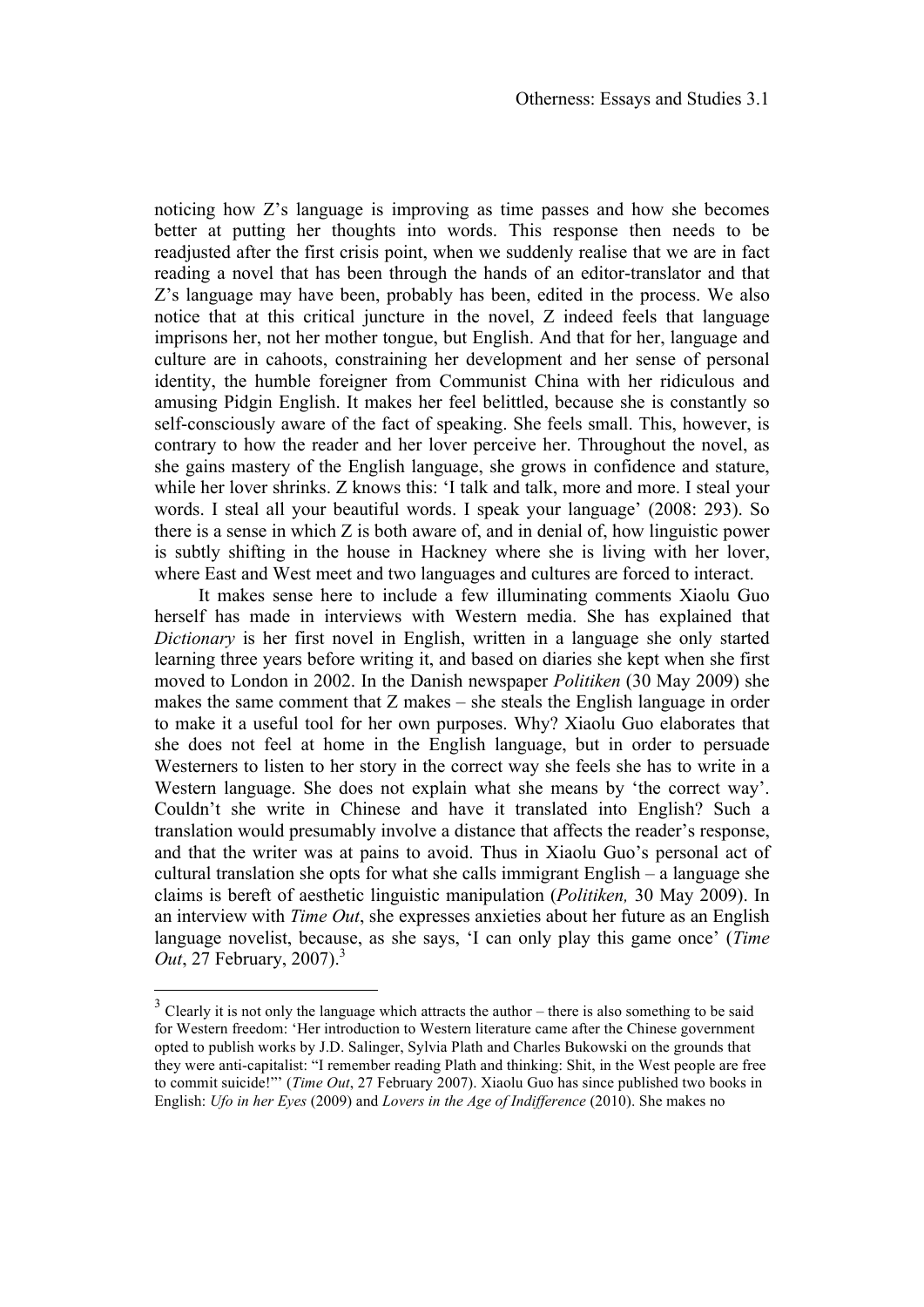In order to substantiate the suggestion that it makes sense to look at the entirety of *Dictionary* as an act of cultural translation, I want to refer to some comments made by the author in connection with the translation into English of her first novel, *20 Fragments of a Ravenous Youth* (2008). In the Acknowledgements to this book, Xiaolu Guo writes about the obstacles involved in turning the text into English. Not only was it hard to translate the language, she was also somewhat unhappy with the original narrative: 'To rewrite a Chinese book when it has already been translated is a big burden to place on a translator. The only way to do it was to write in English over the top of the translated text' (2008b: 204). And in order to find a convincing voice for her hero, she spent time with Western women and immersed herself in their language: 'Throughout the process, I have been caught between two cultures, fighting for a common world between two languages' (2008b: 204). The layered effect – writing English on top of the Chinese – is not unlike what we witness in the above-mentioned crisis points in *Dictionary*. The reader and the narrator-protagonist are both caught in language, and that trapped feeling engenders a linguistic hypersensitivity. The see-saw act of constant linguistic and cultural translation and the attempt to find a common world between the two languages of Chinese and English is Z's battle too – for her, as we have seen, the language of love might just be one such common world.

In his autobiographical piece, 'The Vernacular Cosmopolitan', Homi K. Bhabha writes about cultural translation that it

is not simply appropriation or adaptation; it is a process through which cultures are required to revise their own systems of reference, norms and values, by departing from their habitual or 'inbred' rules of transformation. Ambivalence and antagonism accompanies any act of cultural translation, because negotiating with the 'difference of the other' reveals the radical insufficiency of sedimented, settled systems of meaning and signification; it demonstrates, as well, the inadequacy of those 'structures of feeling' (as Raymond Williams would have put it), through which we experience our cultural authenticity and authority as being somehow 'natural' to us and part of a national landscape. (2000: 141)

This is exactly what happens in *Dictionary*. Z's diary-dictionary reveals what is at stake in the act of cultural and indeed linguistic translation: her habits of thought undergo a profound revision as a result of her negotiation with the English 'other', those inscrutable and unknowable folk Timothy Mo's Chinese immigrant Lily classifies as pink-faced foreign devils in his novel *Sour Sweet* (1982).<sup>4</sup> And in line

references in those novels to the roles of editors or translators. Her early novels are translated from the Chinese: *Village of Stone* (2004) by Cindy Carter and *20 Fragments of a Ravenous Youth* (2008) by Rebecca Morris.

<sup>4</sup> See Timothy Mo, *Sour Sweet* (London: Vintage, 1992): 17, 137, 147, 160, 236, and 253.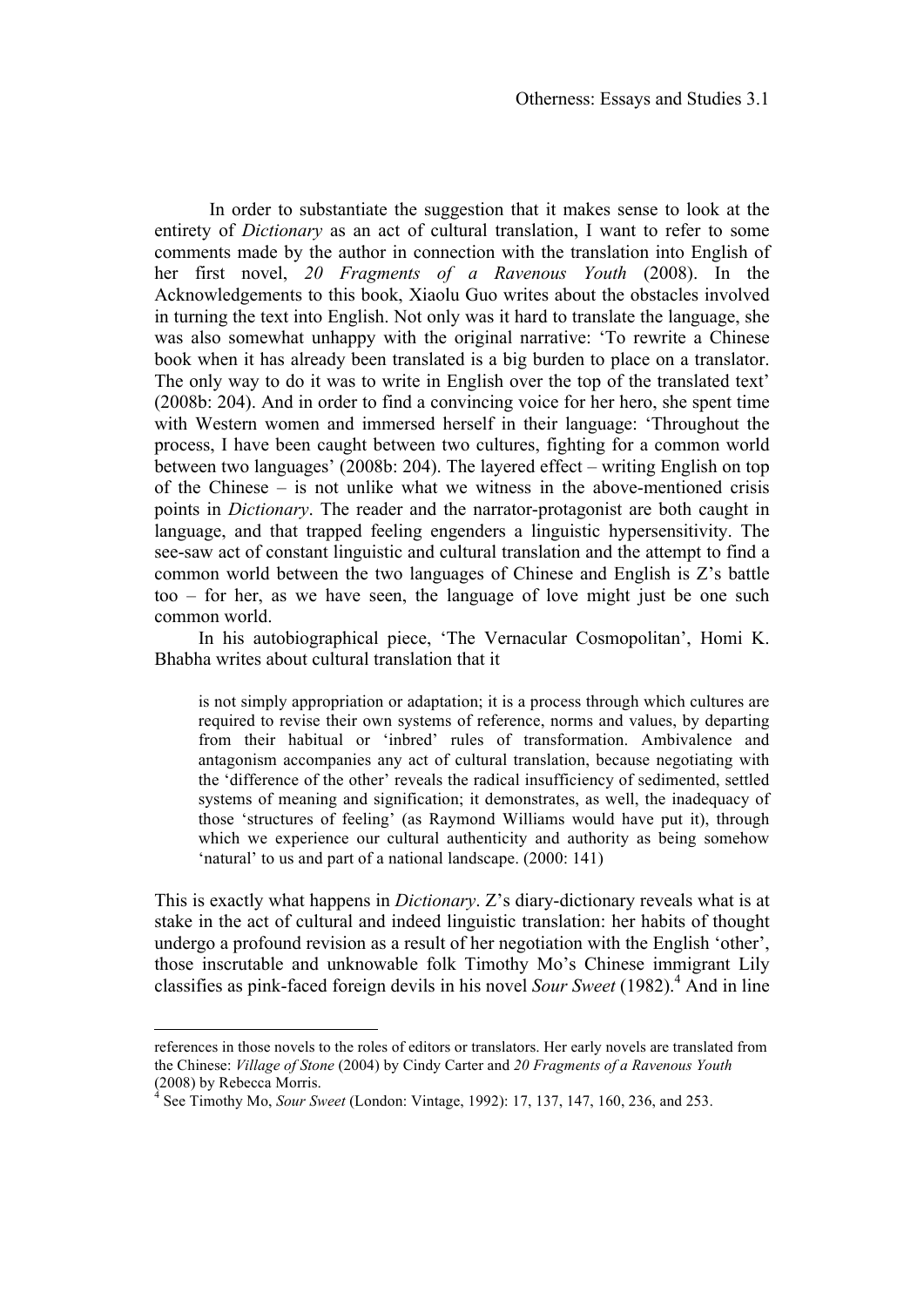with Deutscher's argument, she discovers that there is nothing natural in the ways in which the English – or indeed the Chinese – think about ideas such as love, freedom and identity. Not only did her year in the UK force her to become an adult, it also transformed her in other ways. She constantly complains about losing her reference, whereas in truth, she has not really lost any references at all; rather she has gained many new ones. She also complains about losing her self. Yet, she emerges at the end of her book with a more reflective sense of self. It is clear that the West has affected her, as is inevitable in trans-cultural encounters. But for Z it is also clear that Chinese culture does not sufficiently sustain her any more. After her stay in the West, she needs a more flexible and trans-cultural perspective on her newly-adult life and identity. Back home she feels 'out of place in China' (2008: 352), yet she does not want to go back to England. Her mother castigates her: 'You know what your problem is: you never think of the future! You only live in the present!' (2008: 351). This echo does not fail to remind both Z and the reader of how Z once said the exact same thing to her lover. We also remember that Z's English at that time was good enough for her to play with it. Living *in* or *for* the moment – playing with the prepositions, those small words that are so hard to get right for non-native speakers, profoundly changes the whole meaning of the expression.

Throughout the novel, language emerges not only as the central theme, but also as a way of staging the self, as a way of constructing a flexible identity. In *Caliban's Voice*, Bill Ashcroft explains the postcolonial language debate – most vividly expressed in the well-known and often-referenced quarrel between Chinua Achebe and Ngugi Wa Thiong'o – as typically stemming from a 'confusion between language as a communicative tool and language as a cultural symbol' (2009: 2), or as a confusion between what language does and how it is used (the performative aspect of language) and what language is or stands for (the ontological aspect of language). Ashcroft suggests that it makes sense to think of language as social practice in which language operates a strategic tool for language users. Thus he goes on to claim that, 'This active engagement with language, this constant performative use, is a key to the role of language in constructing a private, religious, national or cultural identity. The language we speak is very often crucial in establishing who we are. But it need not define the limits to what we can be' (2009: 96-7). The last comment here is the most important I think. From this perspective, Ashcroft can suggest that language's most important function is as 'a tool of self-fashioning' (2009: 101) and in this way, as is vividly expressed in postcolonial literature and multicultural literature in general, 'our identity, our subjectivity, is *performed by*, rather than *embodied in* language' (2009: 103). I would suggest that it is precisely this revelation Z reaches during the course of her dictionary-diary. She gradually comes to realize that language is a 'tool of self-fashioning'. Z uses language as mediator, as facilitator and as bridge. She uses language to make sense of who the other is and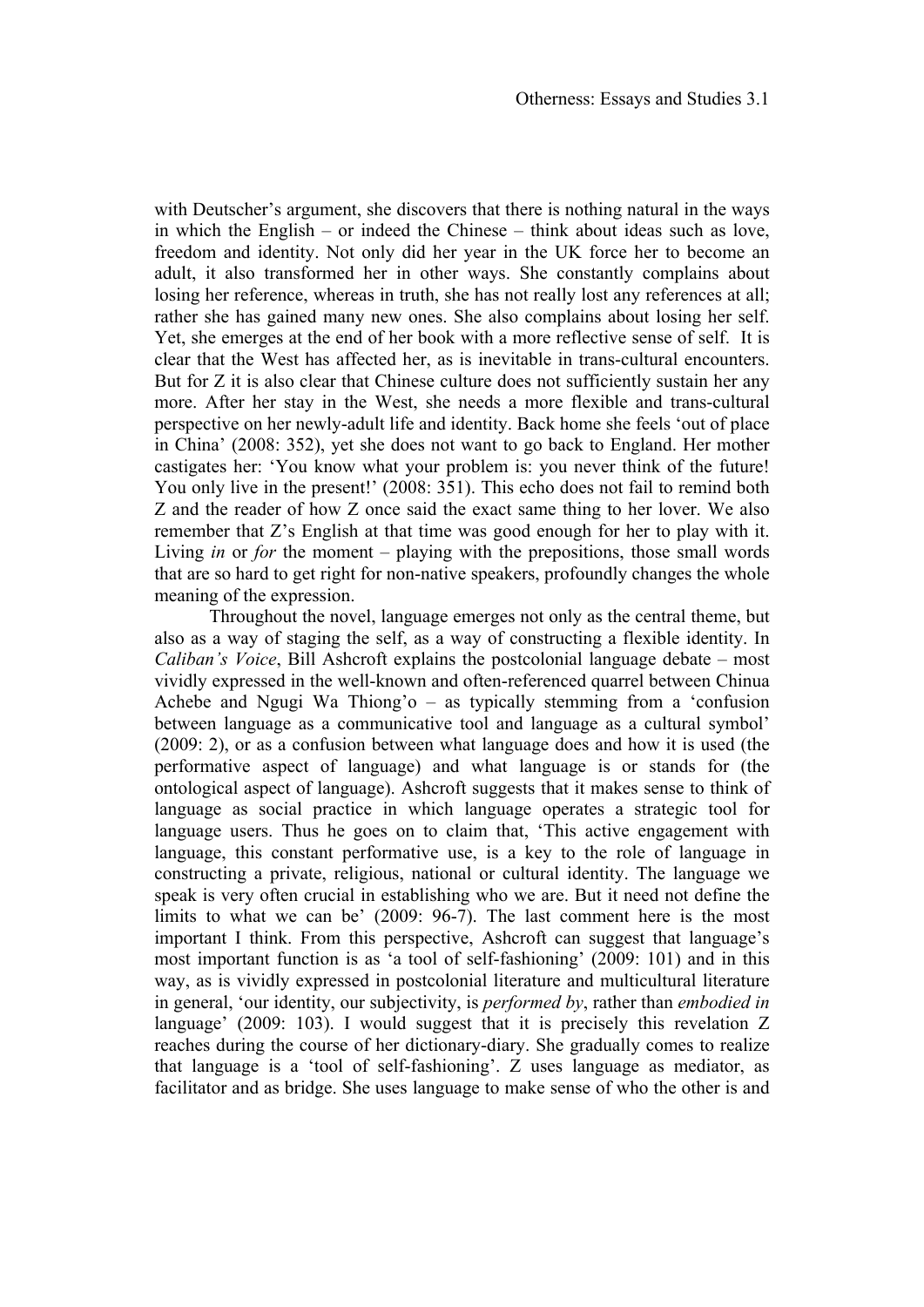who she herself is. She uses language to fashion herself as an adult, and to make sense of both Chinese and English culture. Bhikhu Parekh writes thus about culture and the centrality of culture to his vision of human subjectivity:

Cultures do change, but over a long period of time, and in the meantime they retain a measure of coherence, continuity and identity. Though not all-important, culture is important as the basis of individual identity and self-understanding. It shapes its members, structures their forms of thoughts and views of the world, organizes their lives, provides a system of meaning, values and ideals and so on. (2002: 140)

In short, culture here acts as references for the individual and her community. When Z complains about losing her reference we think that what she means is her Chinese culture and her language. But that is clearly not the case: as her English improves, she teaches her lover about Chinese culture and, as we have seen, slips into Chinese when she reaches crucial and painful moments in her life abroad. Having said that, however, there is one reference that she seems to forfeit: one reference point that she loses in the west is the grand and sustaining discourse of communism and collectivism, with the solidity and security, even timelessness, that has hitherto sustained her. The belief in this master narrative is clearly lost – but her novel reveals abundantly that she also gains something in that particular cultural-political loss.

It has become a bit of a cliché, but it is still worth repeating Salman Rushdie's diagnosis in the essay 'Imaginary Homelands' of his own situation as a translated man: 'Having been borne across the world, we are translated men [and women!]. It is normally supposed that something always gets lost in translation; I cling, obstinately, to the notion that something can also be gained' (1992: 17). Being translated – moving/moved from one cultural place to another – can thus have diverse effects. Migration can lead to fusion – what Rushdie calls straddling two cultures – or confusion – what he calls falling between two stools (1992: 15). Or to a complex and ambivalent mixture of both outcomes, which is where I suspect Z finds herself, as we see at the end of the novel.

Rushdie further elaborates on the notion of translation as affording a 'double perspective' or a 'stereoscopic vision' characteristic of the migrant perspective as simultaneously insiders and outsiders and how this double perspective is perhaps what replaces the loss of 'whole sight' (1992: 19). It is the same double vision Edward Said praises in his *Representations of the Intellectual* (1994): 'Because the exile sees things both in terms of what has been left behind and what is actual here and now, there is a double perspective that never sees things in isolation' (1994: 44). The exile, he writes, 'exists in a median state, neither completely at one with the new setting nor fully disencumbered of the old, beset with half involvements and half-detachments, nostalgic and sentimental on one level, an adept mimic or a secret outcast on another' (1994: 36). Homi K.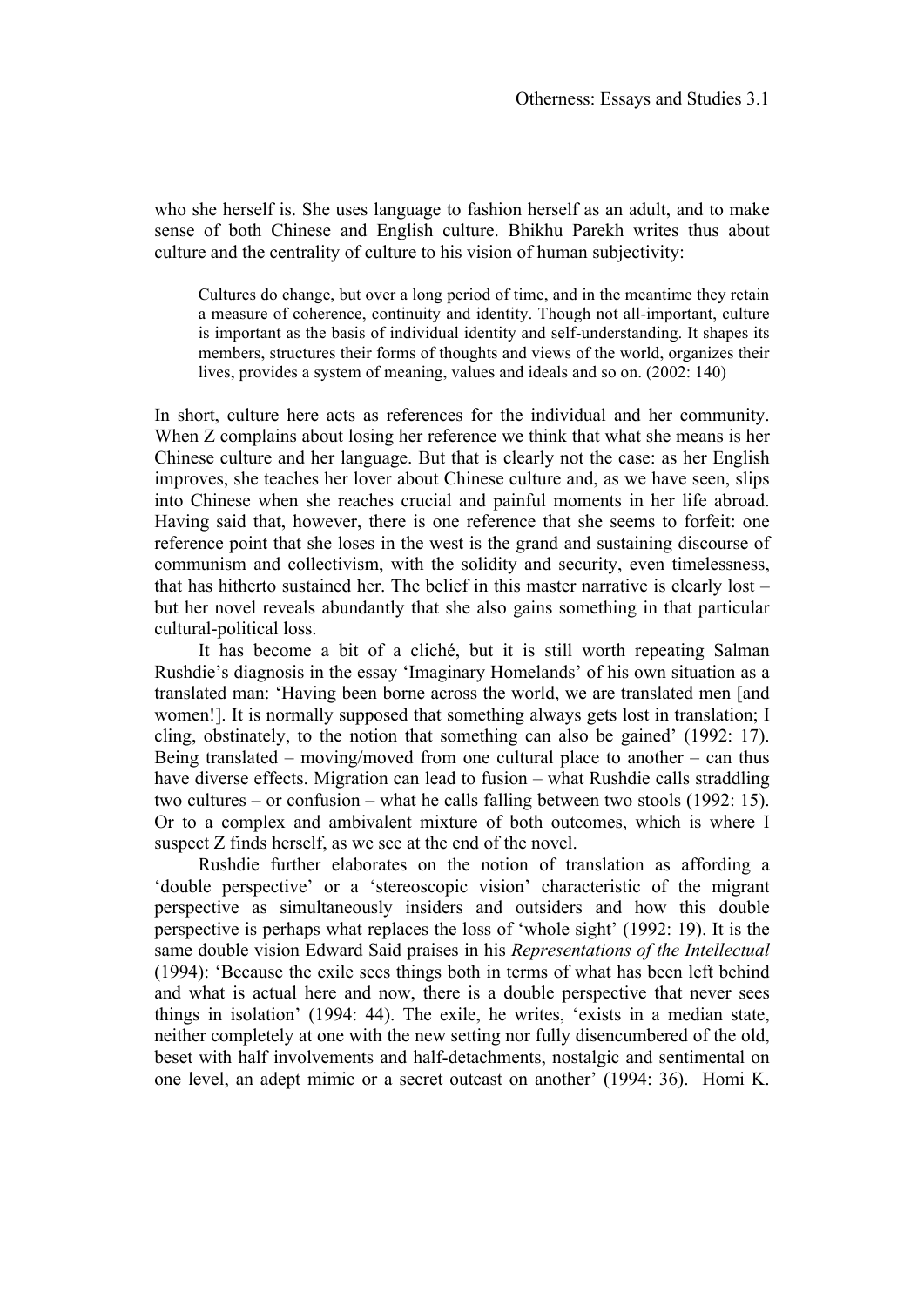Bhabha makes a similar statement in the Introduction to *The Location of Culture* (1994) commenting on his 'intellectual twin' Salman Rushdie, that 'the truest eye may now belong to migrant's double vision' (1994: 5). Yet there is a sense that all of the above celebratory evocations of unique insights, double perspectives and true eyes are only true of those migrants who straddle the fusion of two cultures, and not so much so for those confused souls who fall between two stools and thus lose vistas all together. Albeit only an exile or migrant for a year, Z's experiences, however, fit these typically 1990s discourses. After weathering her many crises in the West, she emerges not only as an adult, but also as a more mature person, one able to enjoy the benefits of a stereoscopic or dual vision. However, this double perspective, coupled with the loss of the sustaining narrative of collectivism, means that she feels as out of place in China, as she felt in England, where even with a much-improved English, she was still a self-proclaimed 'humble foreigner'. Yet that way of fashioning yourself or of performing identity may also be a practical label behind which you can hide as you make critical comments on the host society.

We can say that Z's year in England has afforded her a trans-cultural, or perhaps even a multicultural perspective on life, since she has submerged herself in a very different culture and language from that with which she has been brought up. Parekh elaborates on the effect of a multicultural perspective on life:

For the multiculturalist, we are human beings but also cultural beings, born and raised within and shaped by a thick culture, which we can no doubt revise and even reject but only by embracing some other culture […] By engaging in a critically sympathetic dialogue with other cultures, it [i.e. the culture] comes to appreciate its own strengths and limitations, becomes conscious of what is distinctive to it as well as what it shares in common with them, and enjoys the opportunity to enrich itself by judiciously borrowing from them what it finds attractive and can easily assimilate. (2002: 141)

Charles Taylor makes use of Hans-George Gadamer's hermeneutical notion of the 'fusion of horizons' in this multicultural context. This is how Gadamer activates the concept in *Truth and Method*:

In fact the horizon of the present is continuously in the process of being formed because we are continually having to test all our prejudices. An important part of this testing occurs in encountering the past and in understanding the tradition from which we come. Hence the horizon of the present cannot be formed without the past […] *Rather, understanding is always the fusion of these horizons supposedly existing by themselves.* (1993: 306)

For Gadamer, then, the fusion of horizons is something that inevitably occurs in the encounter between our present cultural preconceptions and those of the past,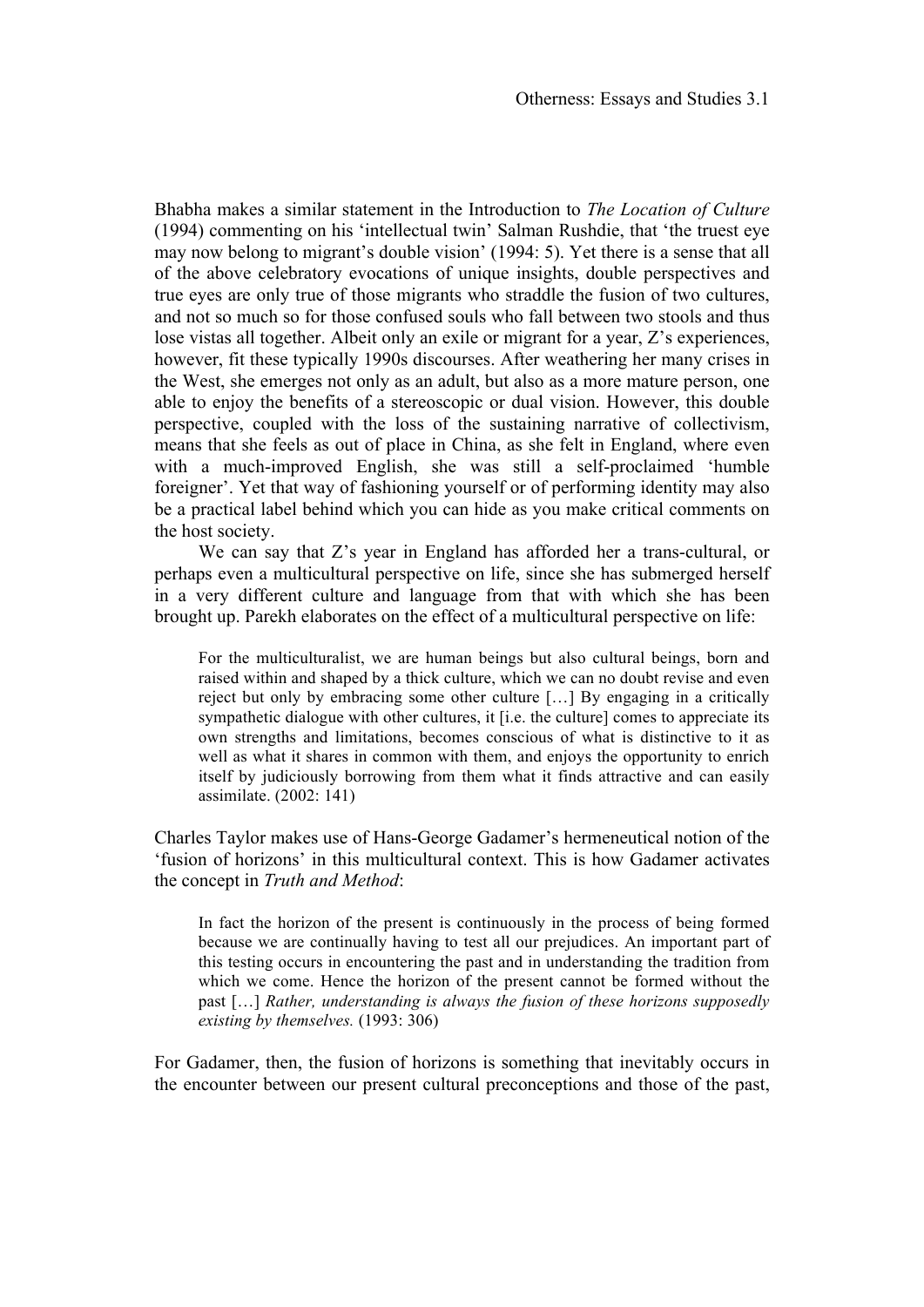and this encounter leads to increased understanding of the present position. In a similar manner, Taylor argues, we learn to manoeuvre in a multicultural world:

We learn to move in a broader horizon, within which what we have formerly taken for granted as the background to valuation can be situated as one possibility alongside the different background of the formerly unfamiliar culture. The 'fusion of horizons' operates through our developing *new vocabularies of comparison*, by means of which we can articulate these contrasts. (1994: 67, my italics)

By way of conclusion, I want to explore Taylor's notion of vocabularies of comparison in more detail, because it seems to me that that particular idea works well as a worthwhile perspective on what happens to language, culture and identity in *Dictionary*. But first, by way of comparison, and to add to the discussion, I want to briefly read Xiaolu Guo in tandem with Neel Mukherjee's *A Life Apart* (2008/2011). *A Life Apart* tells the story of protagonist Ritwick's short life, first in an abusive family in India, and then as a student in Oxford, and finally as rent-boy in London. The moment I want to discuss is when Ritwick discovers that an Oxford friend works for the NSPCC helpline and how her talk about childhood abuse affects Ritwick's sensibilities, as he thinks about 'the lost innocence of the word "abuse"':

The English he has grown up with in India is slightly different from England English; there is *a touch of a phase-lag* somewhere – they do not superimpose on each other perfectly. 'Abuse' for Ritwick has always meant the hurling of loud, angry, possibly filthy words at someone else – you call someone a motherfucking bastard and that would be abuse. But to have it upgraded like this, in the casual, snap of two finger, to his entire childhood, to his relationship with a mother who is not there anymore to answer questions or even to listen to him – no, that can't be right. And surely this has happened, more or less, to every child in India? He feels a sudden rush of irritation for this business of other cultures, other countries, renaming and recategorizing things, using their own yardsticks, for other people, as if their definitions were universal. But this fades away as swiftly as it has arrived with the question: 'What if they're right?' The momentousness of the answer is always kept at bay by that classic reasoning: it happens to other people, not to me. He hasn't got around to *the cognitive shift* 'abuse' has undergone (2011: 182-3, my italics).

In the cracks between slightly different semantic content of (similar) words – the phase-lag – is where the opportunity arises to develop vocabularies of comparison, and such new vocabularies have the potential to change your entire mental perspective on life and indeed your references. It is not only a linguistic cognitive shift that takes place in such moments in these texts, it is also a psychological and cultural cognitive shift, as we see for Ritwick, and for Z. Learning a new language – England English – also changes the way they think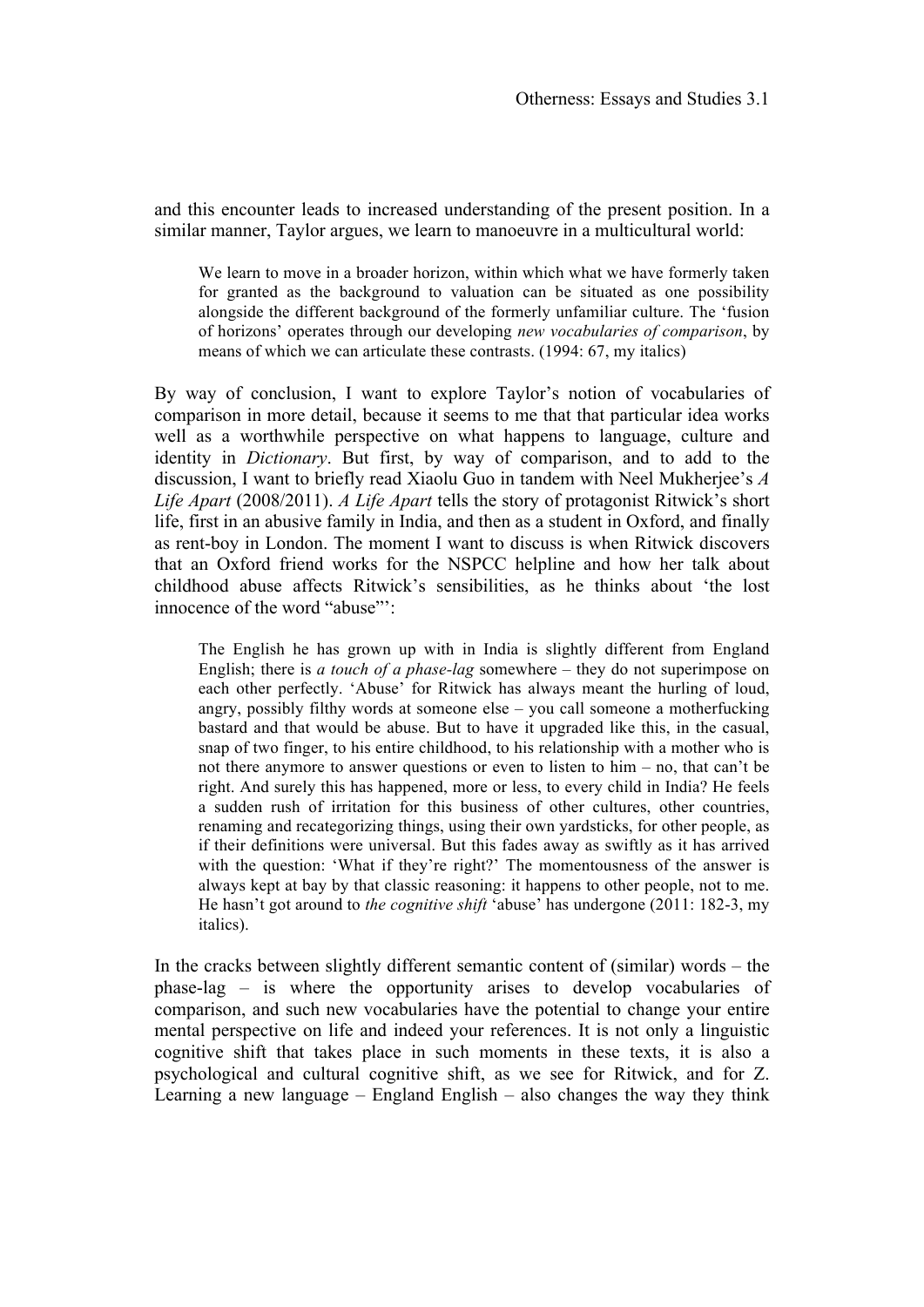about life. Ritwick and Z are forced to think about the same reality in new and different ways. For Ritwick this readjustment pivots on the word 'abuse', for Z on 'love'. In one of the last instalments in her dictionary, appropriately entitled 'Timing', a more mature and wise Z contemplates the notion of grammatical tense again, this time via a sentence by the old sage Ibn Arabi: 'The universe continues to be in the present tense'. This sentence activates her new vocabulary of comparison, her cognitive shift, and her understanding of the power of cultural and linguistic conventions:

Does that mean English tense difference is just complicated for no reason? Does that mean tenses are not natural things at all? Does that mean love is a form that continues for ever and for ever, just like in my Chinese concept? (2008: 326)

Z is beginning to understand that our mother tongue instils habits of thought that we might not be aware of until we are faced to rethink them in a trans-cultural moment of cultural and linguistic translation. For her, this moment was the year she grew up and discovered love in the shape of a middle-aged Englishman.